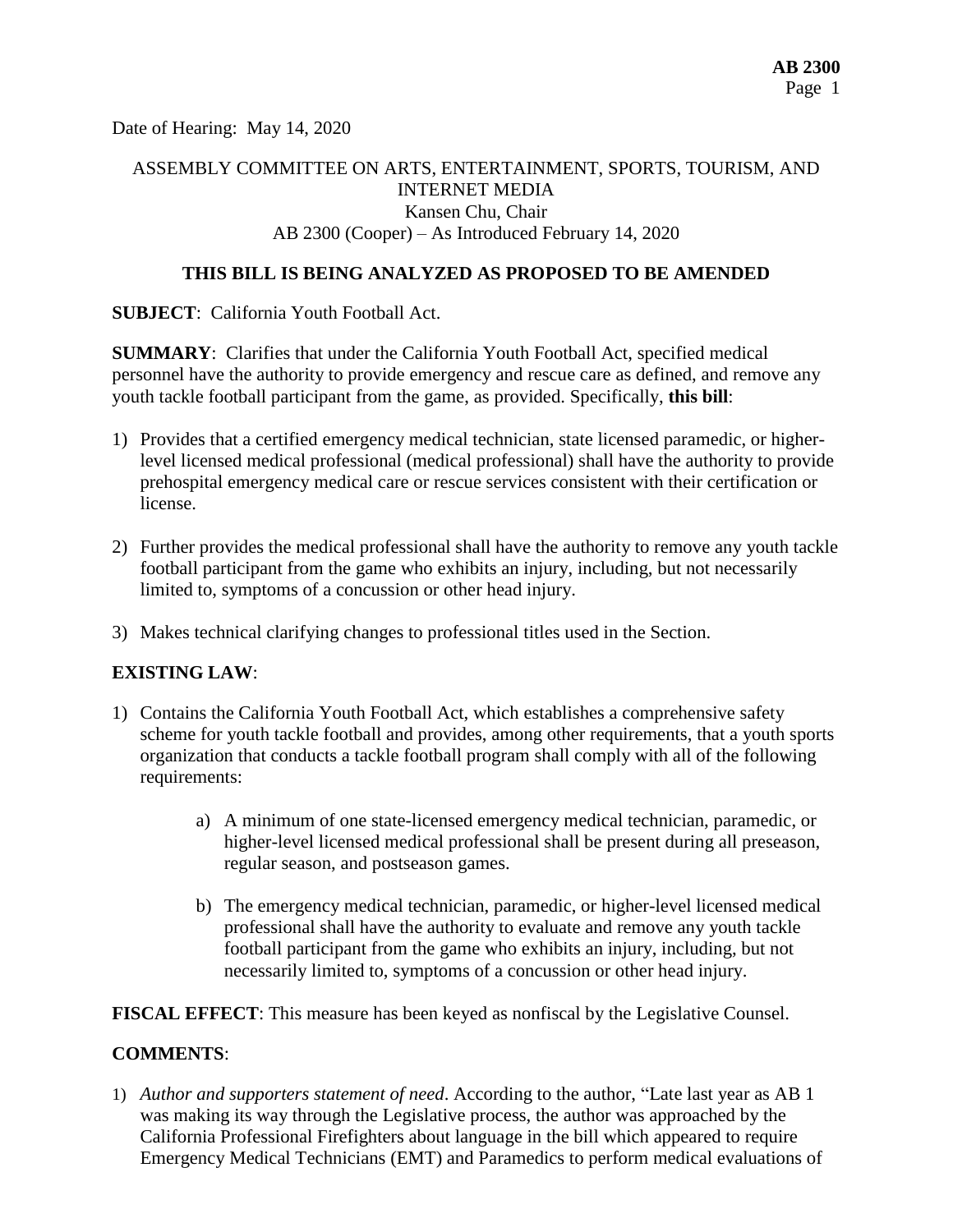football players when assessing a player for potential concussion symptoms. As medical diagnosis is beyond the scope of EMT and Paramedic training, this requirement created a potential liability issue for EMTs and paramedics working sideline at football games. The author agreed to address CPF's concerns the following legislative year. AB 2300 seeks to resolve that issue of EMTs practicing outside the scope of their profession by clarifying their authority to provide prehospital emergency medical care or rescue services consistent with their certification or license, and authorizing them, along with higher-level licensed medical professionals, to remove any player who exhibits injury, including symptoms of concussion or other head injury."

The bill is supported by the California Professional Firefighters, who write in support to say, "Football is one of the nation's and California's most popular sports, and the health and safety of the players is and should continue to be youth football's top priority. AB 2300 provides an important clarification that protects both the athletes and the professionals treating them, and for these reasons, we urge your support for AB 2300."

2) *Return to play protocol*. While the existing law allows a broad number of individuals to remove a player from competition when a concussion, heat illness or cardiac emergency is suspected, including coaches, non-rostered health oversight personnel and medical professionals, it is much stricter on who can authorize a player to return to play.

The Health and Safety Code provides that a youth sports organization that elects to offer an athletic program shall comply with all of the following:

An athlete who is suspected of sustaining a concussion or other head injury, or who has passed out or fainted, in an athletic activity shall be immediately removed from the athletic activity for the remainder of the day, and shall not be permitted to return to any athletic activity until the athlete is evaluated by a licensed healthcare provider. If the licensed healthcare provider determines that the athlete sustained a concussion or other head injury, the athlete shall also complete a graduated return-to-play protocol of no less than seven days in duration under the supervision of a licensed healthcare provider.

If the licensed healthcare provider suspects the athlete has a cardiac condition that puts the athlete at risk for sudden cardiac arrest or other heart-related issues, the athlete shall remain under the care of the licensed healthcare provider to pursue follow-up testing until the athlete is cleared to play.

If an athlete who is 17 years of age or younger has been removed from athletic activity due to a suspected concussion or due to fainting or another suspected cardiac condition, the youth sports organization shall notify a parent or guardian of that athlete of the time and date of the injury, the symptoms observed, and any treatment provided to that athlete for the injury.

The athlete shall not be permitted to return to athletic activity until the athlete receives written clearance to return to athletic activity from a licensed healthcare provider.

3) *Author's amendments to be taken in committee*. The author will be amending this bill to clarify that EMTs and paramedics may offer sideline care as consistent with the scope of their professions, and may also make decisions relating to removal of injured players from competition. Specifically, the changes are: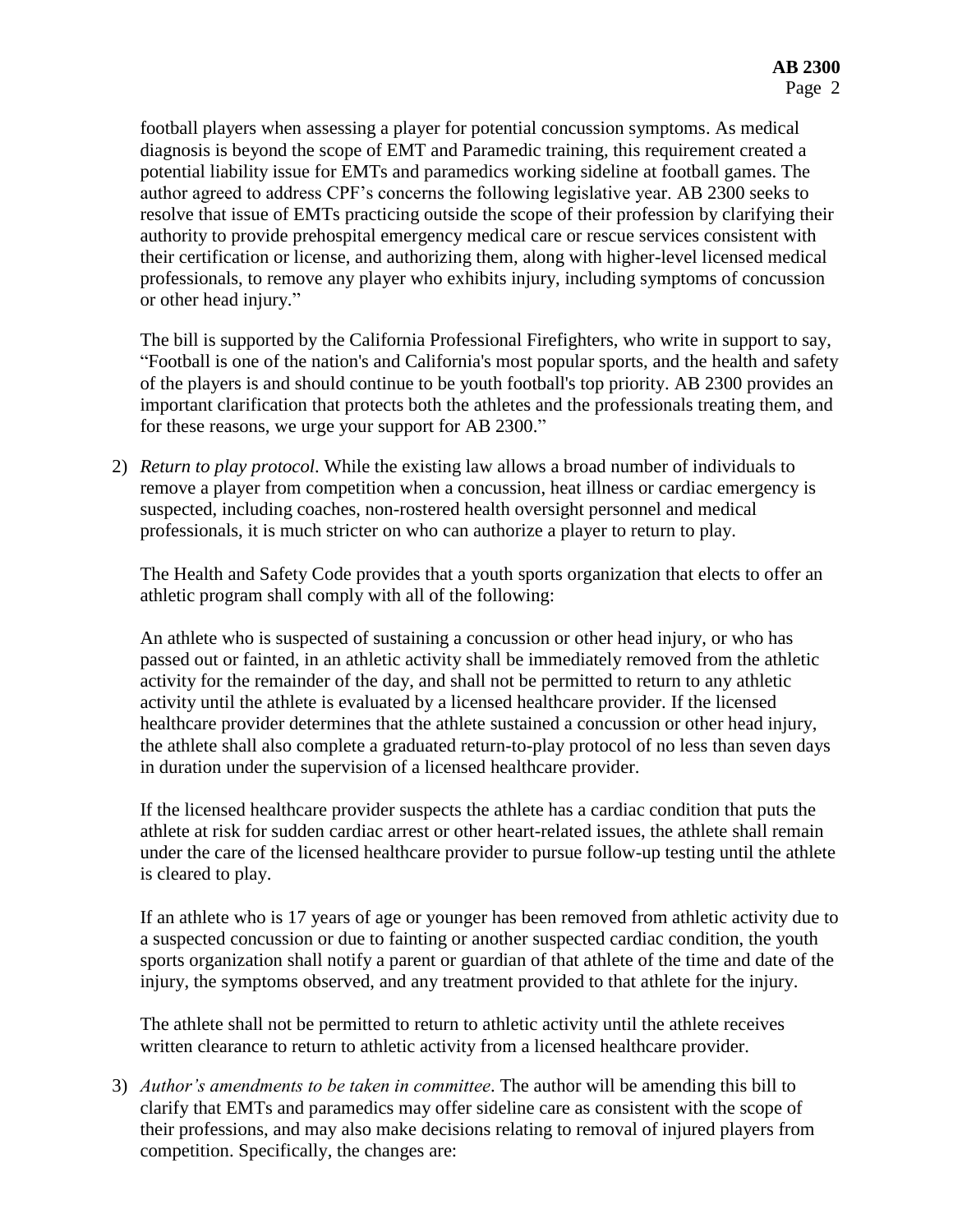"A minimum of one state-licensed *certified* emergency medical technician, *state-licensed* paramedic, or higher-level licensed medical professional shall be present during all preseason, regular season, and postseason games. The emergency medical technician, paramedic, or higher-level licensed medical professional shall have the authority to *provide prehospital emergency medical care or rescue services consistent with their certification or license,* evaluate and remove any youth tackle football participant from the game who exhibits an injury, including, but not necessarily limited to, symptoms of a concussion or other head injury."

- 4) *Prior related legislation*.
	- a) AB 1 (Cooper), Chapter 158, Statues of 2019, established a comprehensive safety scheme for youth tackle football, including the provision requiring a youth tackle football program to have a minimum of one state-licensed emergency medical technician, paramedic, or higher-level licensed medical professional present during all preseason, regular season, and postseason games, with the authority to evaluate and remove any youth tackle football participant from the game who exhibits an injury, including, but not necessarily limited to, symptoms of a concussion or other head injury.
	- b) AB 379 (Mainschein), Chapter 174, Statutes of 2019, added similar protocols relating to sudden cardiac arrest prevention to the concussion protocols imposed on youth sports organizations under existing law, and deleted specific designation of 27 covered sports from the definition of youth sports organization for purposes of this provision, thus expanding the scope of covered youth sports organizations.
	- c) AB 2007 (McCarty), Chapter 516, Statutes of 2016, requires amateur youth sports organizations to adopt concussion treatment and recognition protocols similar to those in existing law for student athletes in 27 designated sports, as specified. Would also require youth sports organizations to develop return-to-play protocols, and provide yearly concussion and head injury information sheets and education, as provided.
	- d) AB 1639 (Mainschein), Chapter 792, Statutes of 2016, established the Eric Paredes Sudden Cardiac Arrest Prevention Act that requires the California Department of Education (CDE) to make available specified guidelines and materials on sudden cardiac arrest (SCA): pupils and parents to sign informational materials before athletic participation; training of coaches; and set requirements for action in the event a pupil experiences specified symptoms.
	- e) AB 2127 (Cooley), Chapter 165, Statutes of 2014, among other things, limits fullcontact practices for high school and middle school football teams for concussion and head injury prevention, and requires that a return-to-play protocol after concussion or head injury be no less than seven days in duration.

## **REGISTERED SUPPORT / OPPOSITION**:

## **Support**

California Professional Firefighters